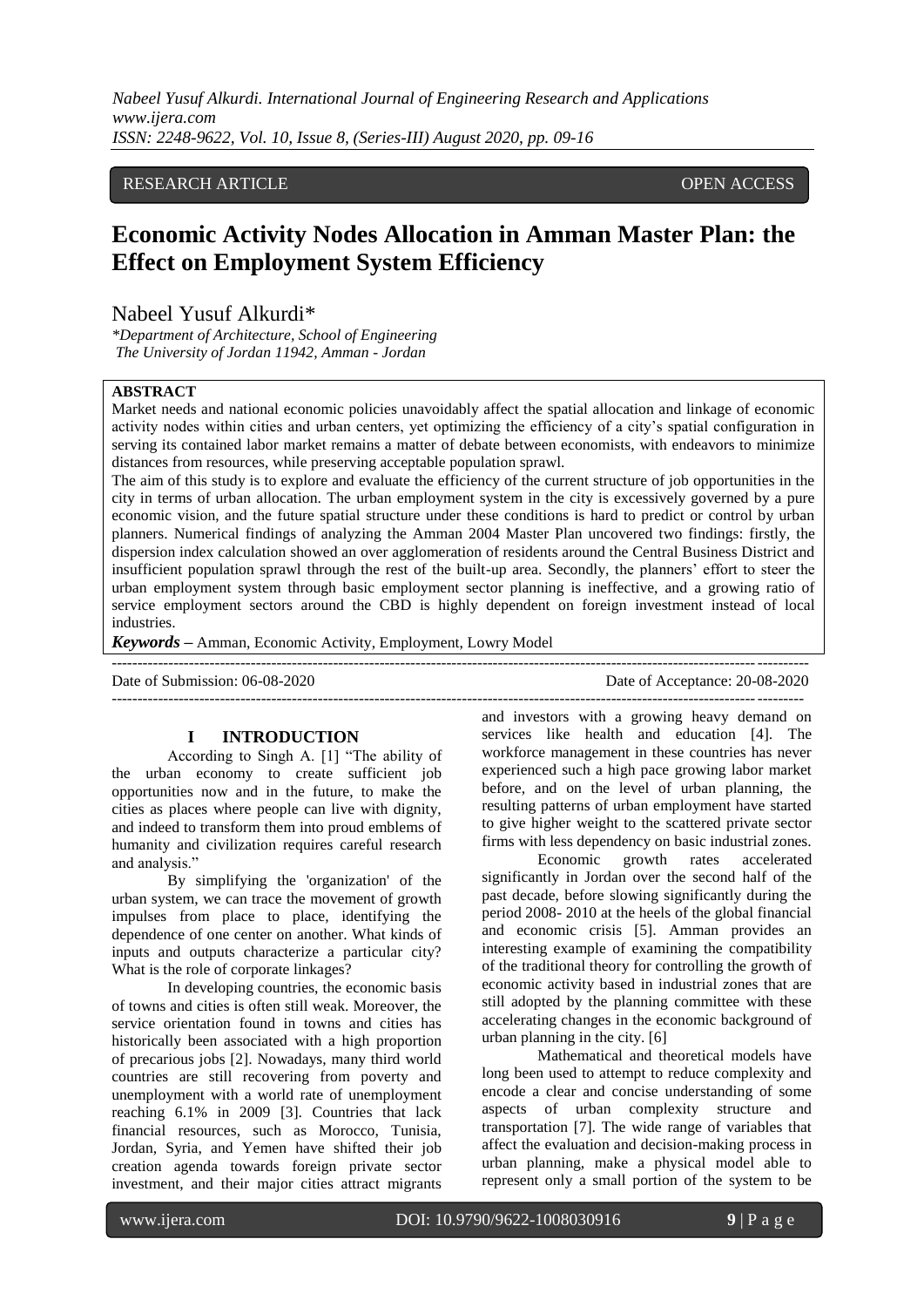understood. Planners' ability to represent the actual behavior of an urban region in a theoretical abstract model is much more related to understanding and utilizing four essential characteristics of the urban system: containing a large number of variables, being dynamically self-modified by feedback loops, changing its nature with time and mostly following non-linear correlation patterns [8].

The theory of urbanism introduces the performance of an urban employment system, as one of the diagnosis tools that indicate the socioeconomic quality of a community plan [9]. Such a perspective, which is inseparable from the complexity of the multidisciplinary planning process, raises the importance of developing abstract models that forecast the intra-urban employment system and its relation to residence location [10]. The Lowry model is the most consistent and direct tool for researchers in this field [8].In Jordan, both public and private sector economic activity contain very high percentages of service employment [11]. According to the Lowry prediction model, such employment typology could be a weak factor for the spatial planners' control over population growth scenarios. In such a model, the allocation of export base industry is the direct control tool and the service employment is dependent on that allocation with an expected degree of uncertainty, and the uncertainty increases when the ratio of service/basic employment increases.

Table (1) shows the number of employees in export-based industries in Amman according to Greater Amman Municipality, however, it does not accurately represent the real employment typology allocation in the city. For example, mechanical car maintenance workshops are considered to be an export-based industry although they do not produce any industrial value products, nevertheless, this information is considered acceptable in the calculation part of this research and the need for a correction factor is taken into consideration during the interpretation and conclusion phase.

| Planning<br><b>Atva</b>          | Outer<br><b>South</b> | <b>South</b><br>West    | <b>North</b> | West     | Central   | Inner<br><b>South</b>   | Inner<br>East | Outer<br>East. |
|----------------------------------|-----------------------|-------------------------|--------------|----------|-----------|-------------------------|---------------|----------------|
| Population<br>fin 2004)          | 20.317                | 37,234                  | 105960       | 345,324  | 1.056.466 | 233, 303                | 18.729        | 20.075         |
| Gross Area<br>(Dunum)*           | 446,503               | 170,081                 | 87,817       | 121,148  | 102,720   | 192.915                 | 117,278       | 421,470        |
| Employment<br>Zoned (D)          | 21,600                | 560                     | 3,590        | 5,820    | 16,150    | 23,790                  | 2,910         | 7,520          |
| Used<br>for<br><b>Employment</b> | 160                   | $\Omega$                | 340          | 1,130    | 3,730     | 3,040                   | 350           | $\Omega$       |
| Industrial<br>$U_{14}$           | 160                   | $\Omega$                | 340          | 270      | 3,100     | 3,040                   | 350           | $\overline{2}$ |
| Office Use                       | $\Omega$              | $\overline{Q}$          | $\Omega$     | 30       | 210       | Q                       | Q             | $\Omega$       |
| Commercial<br>Use                | $\Omega$              | $\overline{\mathbf{Q}}$ | $\Omega$     | 330      | 420       | $\Omega$                | $\Omega$      | $\Omega$       |
| Mining                           | 470                   | $\Omega$                | $\Omega$     | $\Omega$ | $\Omega$  | ġ                       | ö.            | $\Omega$       |
| Quarries                         | $\Omega$              | $\Omega$                | $\Omega$     | Q        | Q         | $\overline{\mathbf{Q}}$ | 170           | 10             |
| Use<br>for<br>other<br>purpose   | Ö.                    | $\Omega$                | 10           | 540      | 1,250     | 370                     | 50            | $\Omega$       |
| Un-Used                          | 20,970                | 560                     | 3,240        | 4,150    | 11,140    | 20,350                  | 2,340         | 7,510          |

**Table 1.** Numerical description for the urban employment in Amman  $[6]$ . \*1 Dunum = 1000 m<sup>2</sup>

## **II. METHODS AND APPLICATION 2.1 Virtual Scenario Drawing**

Three main spatial economic growth scenarios are used for interpreting the graphical behavior of statistical variables:

The natural central tendency of urban economy: this scenario predicts a single-core dominated city economy, with exaggerated central agglomeration of economic activity nodes, caused by private sector firms for profit-maximizingreasons like; economies of scale, pursuing consumers in high-density central districts, direct interrelation with other centrally located businesses and the need for adequate infrastructure mostly unavailable in the suburbs. (Fig. 1)



**Figure.1** Scenario (1) Central Core Domination [researcher illustration].

Polar (multi-core dominated) city economy: the dominancy of this scenario is inversely proportional with the ease and low cost of the transportation network (Fig.2).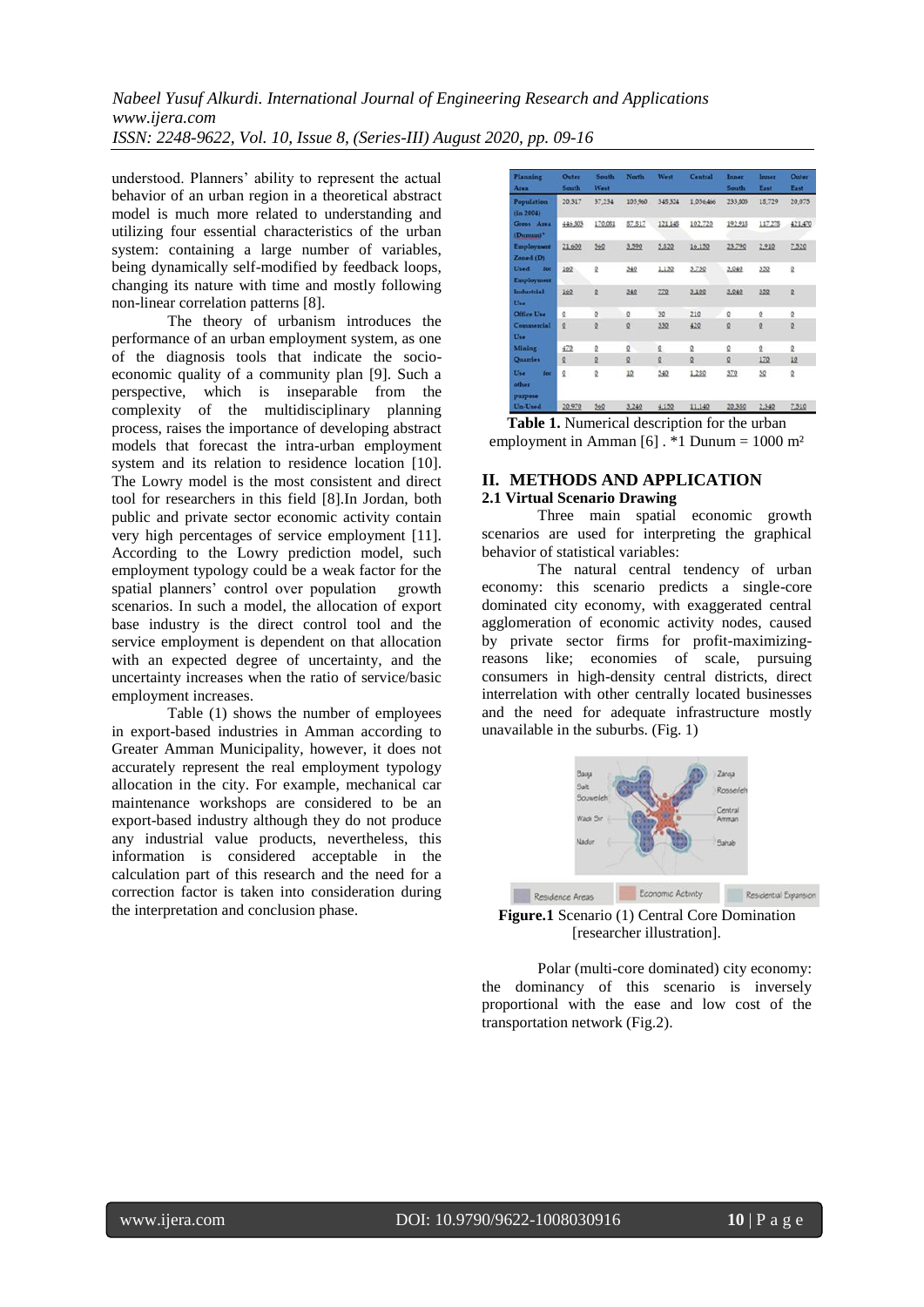

**Figure.2** Scenario (2) Polar System [researcher illustration]

The gravity model: :  $T_{ij} = K \frac{x_j s_i}{x}$ ...

[12] This equation is assumed to be valid for studying the attraction behavior of economic nodes in urban areas. Where  $(K)\&(^\wedge x)$  are

experimentally calculated constants, (i) and (j) are the economic activity nodes; considering that (X) is the number of job opportunities and (S) is the population. The ability for jobs in center (i) to attract residents of center (j) decreases when the distance increases, this in turn enhances the tendency for separation between the two centers and keeps their independent entities without merging and the results show parallel growth for multi-cores.

It is worth mentioning here that  $d_{ij}$  is not necessarily a physical measurement of the distance; it might be a function of transportation cost, ease of access, time period of the journey or any other method needed to reach (i) from (J). (Figure 3).





In the third scenario an urban web is assumed to contain the economic activity nodes and these expand in parallel with residential strips of neighborhoods, this is the virtual planning alternative for keeping the minimal length of journey to work, controlling land prices, refining population density and providing a future expandable decentralized employment system (Fig. 4).



**Figure 4** Expandable Urban Web (researcher illustration)

The following findings are obtained from the previous phase of the research:

The position of the Amman Master Plan in (2004) through these drawn virtual scenarios is clear by comparing the characteristics of scenarios with the results of factual statistical indicators.

The target status of (2025) for GAM planners is to be evaluated and compared with (2004) as measurement tool for the effectiveness of planning efforts dedicated for meeting requirements of the urban employment system, and the degree of success in establishing guidance constrains to ensure specific desired controllable patterns of economic spatial organization

### **2.2 Prediction Models for Urban System Behavior**

Most of the urban models are concerned primarily with residential location even though they seek to explain urban spatial structure in general. To the extent that they deal with employment location, this is either assumed to be exclusively in the CBD or distributed according to the requirements of housing construction and transportation, [13].

The model construction technique is a creative scientific approach for dealing with branches of inquiry that include strict limitations over the experimental approach. According to Lee [8], a model is a representation of reality.

#### **2.2.1 Lowry Model**

Other urban prediction models such as "linear" and "gravity" models deal with specific subaspects of urban systems but are unable to deal with the whole complexity of factors affecting the

.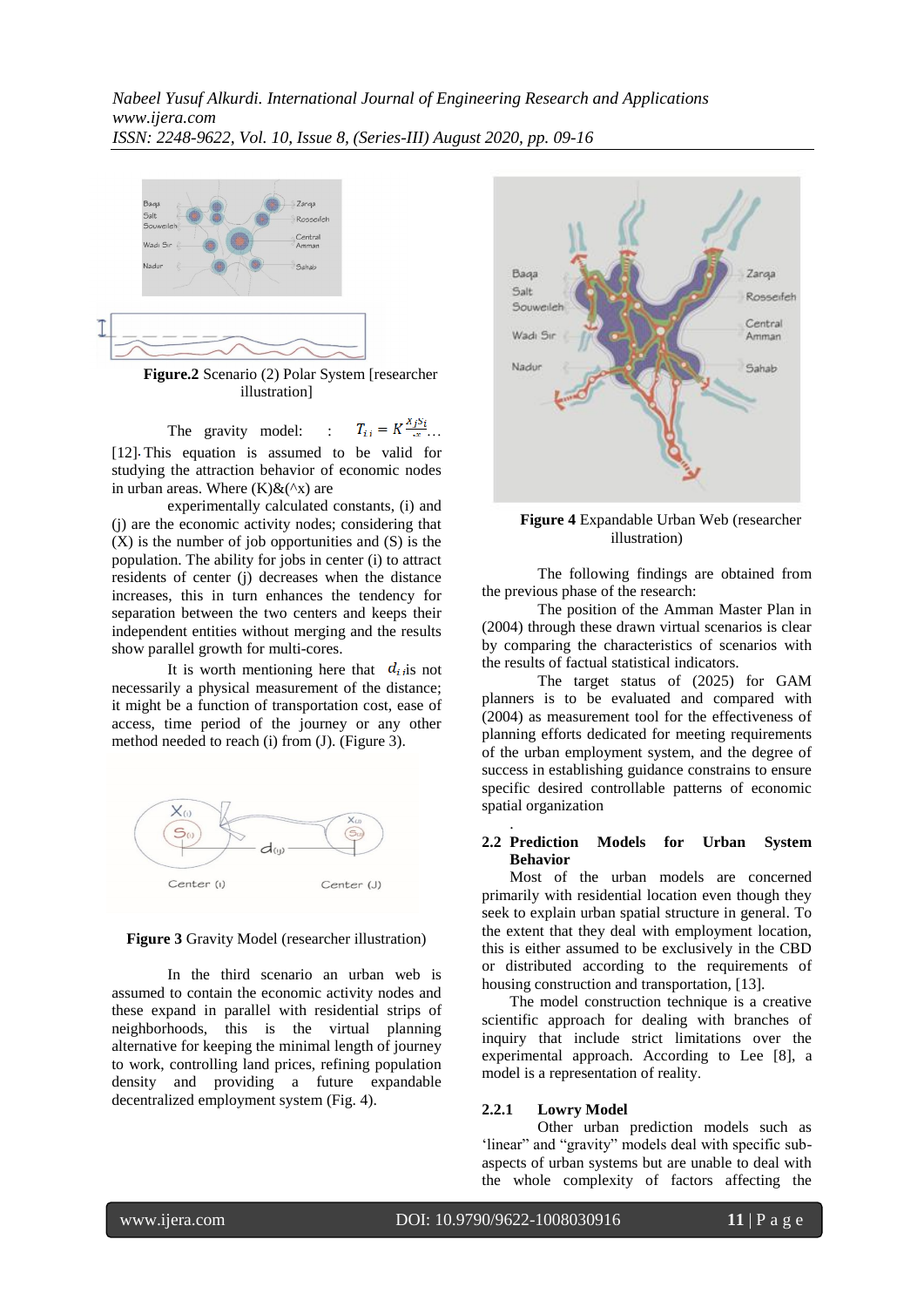economic activity node allocation. These models provide the simple vocabulary for building more comprehensive models trying to encapsulate the planning issues, but still without a single model claiming to gather all related factors.

The Lowry family of urban land use simulation models is one of the most widely used, both as an aid in scientific investigation, and as a tool for making predictions concerning growth and change in the distribution and intensity of land use activities [14]. The model contains three variables: Population, Employment and Communication (transport infrastructure represented by journey times).

Brief illustration for the Lowry model:

$$
\begin{aligned}\n\mathbf{E} &= \mathbf{B} + \mathbf{S} \quad \& \quad \mathbf{P} = \mathbf{x} \mathbf{E} \\
& \Longrightarrow \mathbf{P} = \mathbf{x} \left( \mathbf{B} + \mathbf{S} \right) \quad \text{(1)} \\
\text{And at the same time: } \mathbf{S} = \beta \text{ P} \dots \text{(2)} \\
\mathbf{P1} &= \mathbf{x} \mathbf{B} \dots \mathbf{D1} = \beta \mathbf{P1} \Longrightarrow \mathbf{P2} = \mathbf{x} \mathbf{D1} \quad \text{(3)} \\
\mathbf{D2} &= \beta \mathbf{P2} \Longrightarrow \mathbf{P3} = \mathbf{x} \mathbf{D2} \quad \text{(1)} \\
\mathbf{E}: \text{Total Emplogment (number of employees)} \\
\mathbf{P}: \text{Total Population number.} \\
\mathbf{B}: \text{ basic employment (export based)}\n\end{aligned}
$$

**S**: Service employment

**β**: Constant ration.

**P1**: number of people dependent on basic employment (employees and their households)

**D1**: demand for service employment generated by population number of P1

**N** is defined when Pi value becomes insignificant (very small compared with the total population).

The Lowry model assumes that the actual allocation of total employment is dependent on the basic employment sector determined by exportbased industry job opportunity locations in a region of the independent national economy.

However, the derived basic Lowry formula for predicting population of (J) center is[15]:<br> $P_i = G \sum_{i=1}^{n} \frac{E_i}{d}$  .....(5)

…..(5)

The more recent formula which considers the competitive effect of other centers on the force of gravity between i and j is:

 $P_i = x \sum_{i=1}^n T_{ij}$  .....(6)

Where:

- **G**: Arithmetic constant.
- $E_i$ : Employment demand of center (i).
- $d_{ij}$ : Distance between center (i) & (j).
- **n**: Number of employment nodes.

 $T_{ij}$ : Explained inspection Virtual Scenario Drawing

## **2.3 The structure of Jordan workforce, natural resources and employment planning targets**

Public and private sector employment in Jordan contain very high percentage of service employment if compared with export based employment [11]. According to Lowry prediction model this bias of employment typology is a weakening factor for the spatial planners' control over population growth scenarios. Export Base Industry Allocation Model is the direct control tool with an expected degree of uncertainty; that increases when the ratio of service/basic employment increase.

According to GAM[16], the number of employees in export-based industry in Amman does not represent the real employment typology allocation in the city; for example, mechanical car maintenance workshops are considered export-based industry. Nevertheless, this information is considered acceptable in the calculation part of this research and the need for correction factor is taken into consideration during interpretation and conclusion phase.

| Employment<br>Type     | Employed<br>Current | Employed<br>- 2025 |
|------------------------|---------------------|--------------------|
| Export<br><b>Based</b> | 135,499             | 508,601            |
| Population-<br>Serving | 346,191             | 1,332,506          |
| Total                  | 481,690             | 1841107            |

**Table 2** Employment in Jordan [11]

## **III RESULTS AND DISCUSSION**

### **3.1. Indicator Analysis and dispersion index calculation**

It is significant to define a measurement method for the socio-economic performance of the spatial organization of an urban center or city, this action would help in comparing cities with different areas, population densities, economic activity size, and allocation, in order to find out their relative efficiency in minimizing the average length of daily journey to work, and consequentially maximize the operational efficiency of an employment system. Watson suggests the dispersion index method saying: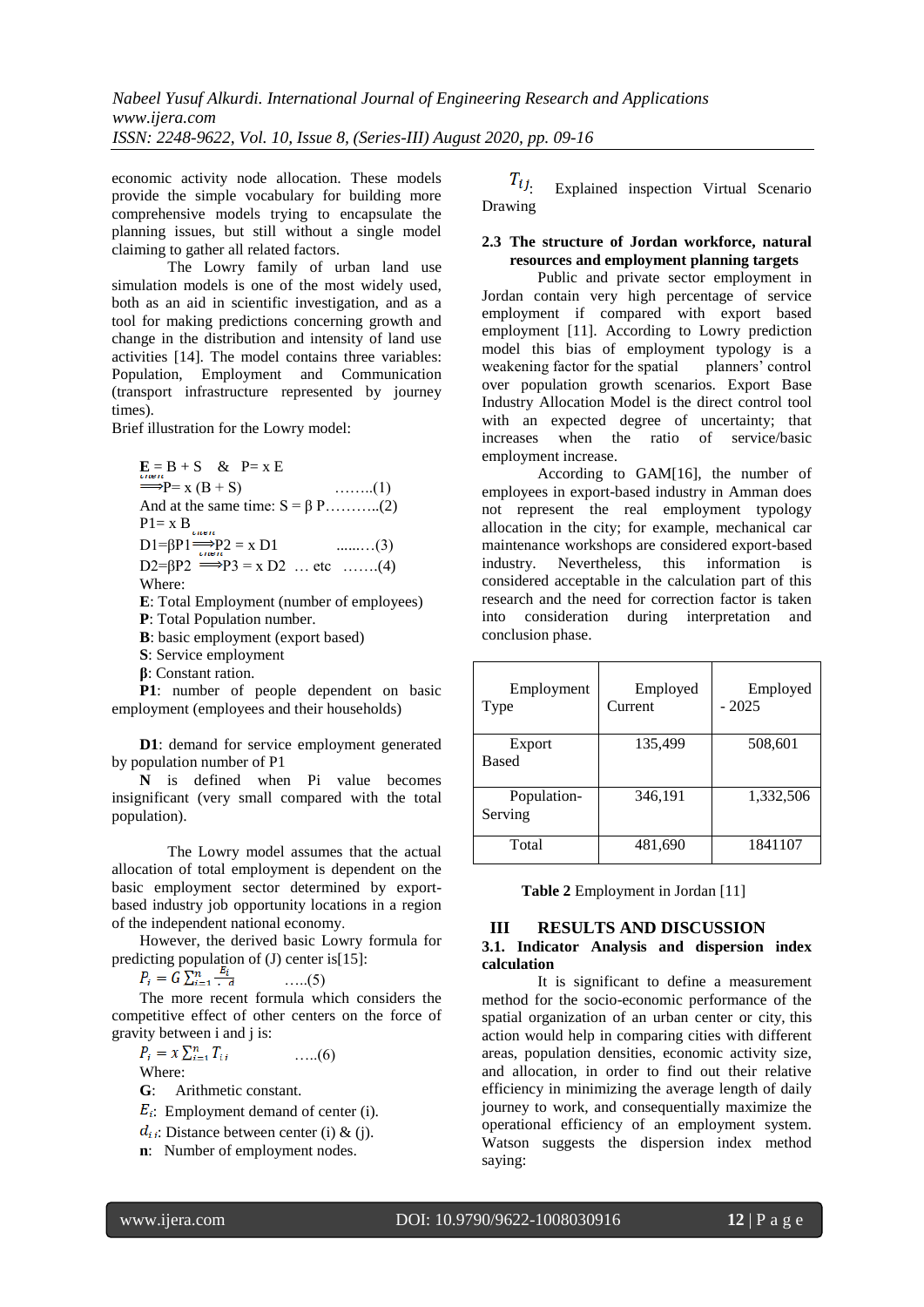Procedure followed for calculating the dispersion index:

The relation between population number and the employment used land area in the Amman Master Plan is plotted on two liner curves aiming to recognize the number of gravity centers. The finding is a mono-centric curve with the origin point in the central district (Fig.5).



**Figure.5** Graphical illustrations based on (table 1) showing that even in the target status of 2025, the employment zones are still dominant in the central district, which keeps its mono-centric growth.

The distance of the approximate center of each neighborhood is calculated from the center proposed in Fig.6:



**Figure.6** Calculation of the average distance of Amman population from the CBD [based on GAM [16]. (modified by researcher using PDF2CAD converter software)

The total built-up area is estimated through calculating the area of a surrounding boundary plotted with AutoCAD with reference to [6] the estimated BUA=424 km2. (Fig. 7)



### **Figure. 7.** Estimation of built up area in Amman using AutoCAD (16).

The average distance population distance from gravity center (indicating the average length of journey to work) is calculated using the formula:

$$
d_{(average)} = \frac{\int_{0}^{R} 2\pi x^{2} dx}{\int_{0}^{R} 2\pi x dx} = \frac{\frac{2}{2}\pi r^{2}}{2\pi r^{2}} = \frac{2}{3}r
$$
  
And  $\pi r^{2}$  = built up area = 424  
Then  

$$
\frac{424}{\pi} = 11.6 \xrightarrow{\text{Then } 2} \frac{2}{3}r
$$
  
Arithmetic conclusion:  
 $(d_{(average)} \text{ Amman} = 6.64)$   
 $(d_{(average)} \text{ circle} = 7.73)$   
 $d(\text{average}) = \frac{\sum_{i=1}^{38} N(i) * d(i)}{N(\text{total})}$ 

Where  $N$ : population Number,  $\ell$ : neighborhood Ms Excel calculation formula is used and the resulting  $d$  (average) = 6.64.

#### **3.2. Scenario drawing discussion**

Scanning through different projects and interventions that are recently taking place in the Amman Master Plan, this research highlights the fact that there is no single clear vision adopted by these projects, indeed each of the three scenarios drawn in the methodology of this research encourages different type of urban interventions.

The mono-centric model scenario has the lion"s share of the future empowering interventions, with many large-scale projects under construction of such type, while seven industrial zones of basic employment of the Polycentric model type.

The third scenario of the urban web is obviously supported by the planner"s tendency towards organizing many commercial and mixed-use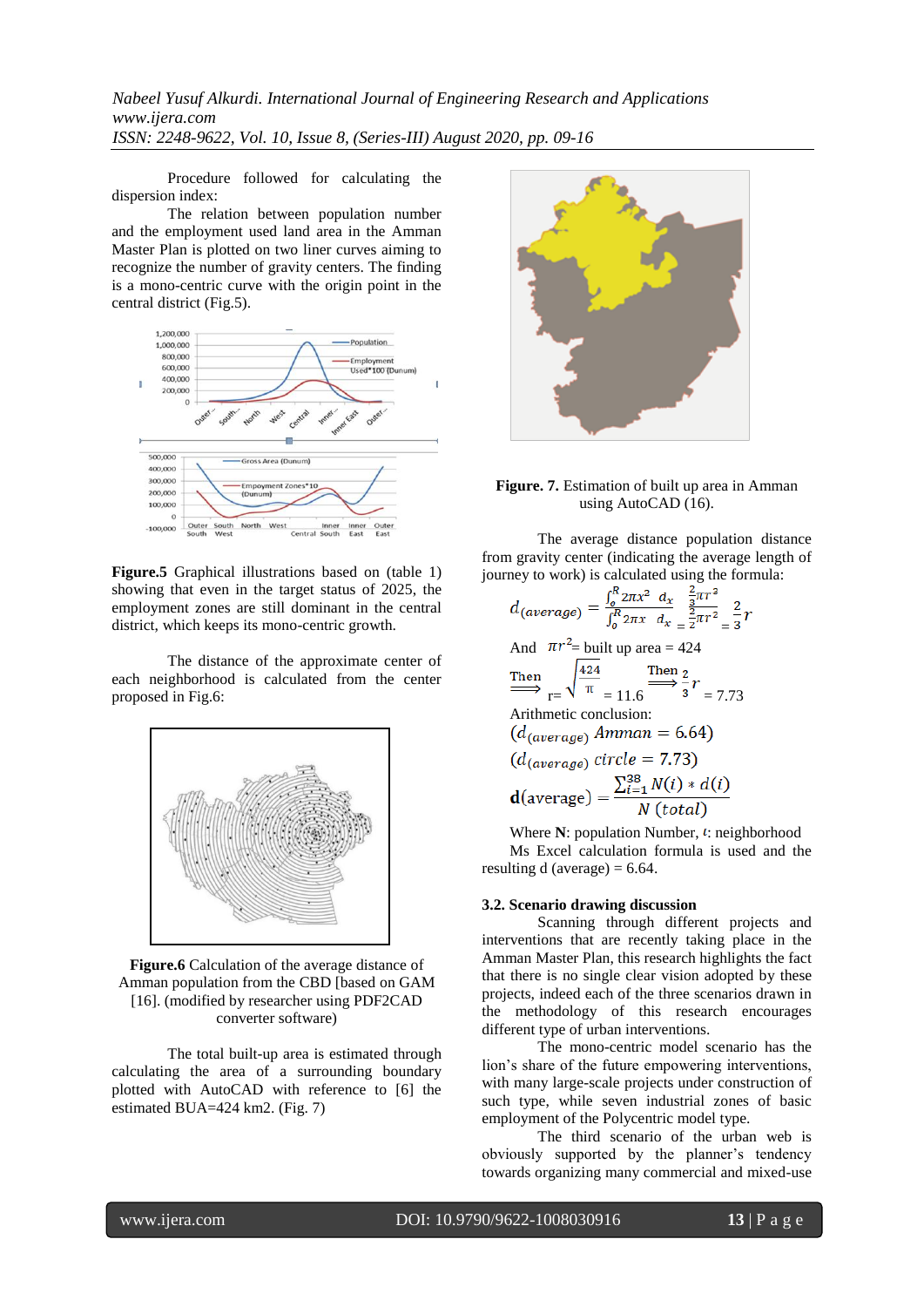areas to take the shape of urban strips of corridors like the Airport Corridor, Queen Rania Street and Al- Madina Street, however; these interventions are mostly more concerned in commercial use that could be detailed by further research.

## 3.3. **Planning Contribution Analysis**

Gravity Analysis for industrial zones allocation (Export Based Employment)

Equations 1-6 (Lowry Model section) are applied to the used areas in the industrial zones of the Amman Master Plan (Fig. 8), the calibration process and calculation assumptions are clarified as follows:



**Figure.8** *Locations of basic employment zones in the Amman Master Plan 2004, the figure illustrates the method used by the researcher to estimate the distance between Marqa and planning area D as a sample for calculations of Table 2.*

The employment capacity variable ( $E_i$ ) is assumed to be a function of the area of used employment land.

The distance variable  $\binom{d_{ij}}{i}$  is assumed to be a function of the physical distance because the current transportation system is relatively fairly distributed.

For estimating the exponent (d) in equation (5) Fig.8 is drawn and the value of (d) is estimated to  $be = 3$ .

From the Lowry model equations and Figure(6):  $X= P/E = 1841107/481690 = 3.8221$ 

And  $\beta = (S/P) = 346191/1841107=0.188$ 

| South<br>West<br>South<br>East<br>Population (in<br>37,234<br>105,960<br>348,324<br>1,056,466<br>233,803<br>18,729<br>20,317<br>2004<br>87,817<br>192,918<br>446,803<br>170,081<br>121,148<br>102,720<br>117,278<br>Gross<br>Area<br>(Dunum)*<br>21,600<br>5,820<br>16,150<br>23,790<br>2,910<br>Employment<br>560<br>3,590<br>Zoned (D)<br>Used<br>160<br>$\overline{0}$<br>340<br>1,130<br>3,730<br>3,040<br>350<br>ō<br>for<br>Employment<br><b>Industrial Use</b><br>$\overline{0}$<br>160<br>$\overline{0}$<br>770<br>350<br>340<br>3,100<br>3,040<br>30<br>Office Use<br>$\overline{0}$<br>$\overline{0}$<br>$\overline{0}$<br>$\overline{0}$<br>210<br>$\overline{0}$<br>ğ<br>Commercial<br>$\mathbf{0}$<br>$\overline{0}$<br>$\overline{0}$<br>$\overline{0}$<br>$\overline{0}$<br>330<br>420<br>$\overline{0}$<br>Use<br>470<br>$\overline{0}$<br>$\overline{0}$<br>Mining<br>$\overline{0}$<br>$\underline{0}$<br>$\overline{0}$<br>ō<br>$\overline{0}$ | Planning Area Outer |              | South          | North          | West           | Central | Inner          | Inner | Outer   |
|-------------------------------------------------------------------------------------------------------------------------------------------------------------------------------------------------------------------------------------------------------------------------------------------------------------------------------------------------------------------------------------------------------------------------------------------------------------------------------------------------------------------------------------------------------------------------------------------------------------------------------------------------------------------------------------------------------------------------------------------------------------------------------------------------------------------------------------------------------------------------------------------------------------------------------------------------------------------|---------------------|--------------|----------------|----------------|----------------|---------|----------------|-------|---------|
|                                                                                                                                                                                                                                                                                                                                                                                                                                                                                                                                                                                                                                                                                                                                                                                                                                                                                                                                                                   |                     |              |                |                |                |         |                |       | East    |
|                                                                                                                                                                                                                                                                                                                                                                                                                                                                                                                                                                                                                                                                                                                                                                                                                                                                                                                                                                   |                     |              |                |                |                |         |                |       | 20,075  |
|                                                                                                                                                                                                                                                                                                                                                                                                                                                                                                                                                                                                                                                                                                                                                                                                                                                                                                                                                                   |                     |              |                |                |                |         |                |       | 421,470 |
|                                                                                                                                                                                                                                                                                                                                                                                                                                                                                                                                                                                                                                                                                                                                                                                                                                                                                                                                                                   |                     |              |                |                |                |         |                |       | 7,520   |
|                                                                                                                                                                                                                                                                                                                                                                                                                                                                                                                                                                                                                                                                                                                                                                                                                                                                                                                                                                   |                     |              |                |                |                |         |                |       |         |
|                                                                                                                                                                                                                                                                                                                                                                                                                                                                                                                                                                                                                                                                                                                                                                                                                                                                                                                                                                   |                     |              |                |                |                |         |                |       |         |
|                                                                                                                                                                                                                                                                                                                                                                                                                                                                                                                                                                                                                                                                                                                                                                                                                                                                                                                                                                   |                     |              |                |                |                |         |                |       |         |
|                                                                                                                                                                                                                                                                                                                                                                                                                                                                                                                                                                                                                                                                                                                                                                                                                                                                                                                                                                   |                     |              |                |                |                |         |                |       |         |
|                                                                                                                                                                                                                                                                                                                                                                                                                                                                                                                                                                                                                                                                                                                                                                                                                                                                                                                                                                   |                     |              |                |                |                |         |                |       |         |
|                                                                                                                                                                                                                                                                                                                                                                                                                                                                                                                                                                                                                                                                                                                                                                                                                                                                                                                                                                   | Quarries            | $\mathbf{Q}$ | $\overline{0}$ | $\overline{0}$ | $\overline{0}$ | ō       | $\overline{0}$ | 170   | 10      |
| Use for other<br>0<br>$\overline{0}$<br>10<br>540<br>1,280<br>370<br>50<br>0<br>purpose                                                                                                                                                                                                                                                                                                                                                                                                                                                                                                                                                                                                                                                                                                                                                                                                                                                                           |                     |              |                |                |                |         |                |       |         |
| Un-Used<br>20,970<br>560<br>3,240<br>4,150<br>11,140<br>20,380<br>2,340                                                                                                                                                                                                                                                                                                                                                                                                                                                                                                                                                                                                                                                                                                                                                                                                                                                                                           |                     |              |                |                |                |         |                |       | 7,510   |

**Table3**. The estimated distances of each planning area from the industrial zones(sample calculations shown in appendix 1)

The basic employment-population core clarifies the fact that population distribution in the Amman Master Plan is practically running out of planners" control for many reasons; such as the low occupancy of the planned industrial zones and the low economic productivity of the type of industries.

Residents are more motivated to The inner east area that contains the predicted core is a lowdensity planning area within the built-up region, and the proposed core works on increasing the land occupancy; which means that the industrial land use allocation of the 2004 Master Plan works very correctly according to the dispersion index requirement, but the real planning problem is suggesting new industrial zones outside the built-up area, and starting their operation before the stage of complete occupancy is reached in the other zones.

In conclusion, the built-up area is growing much faster than it should be (Figure 9)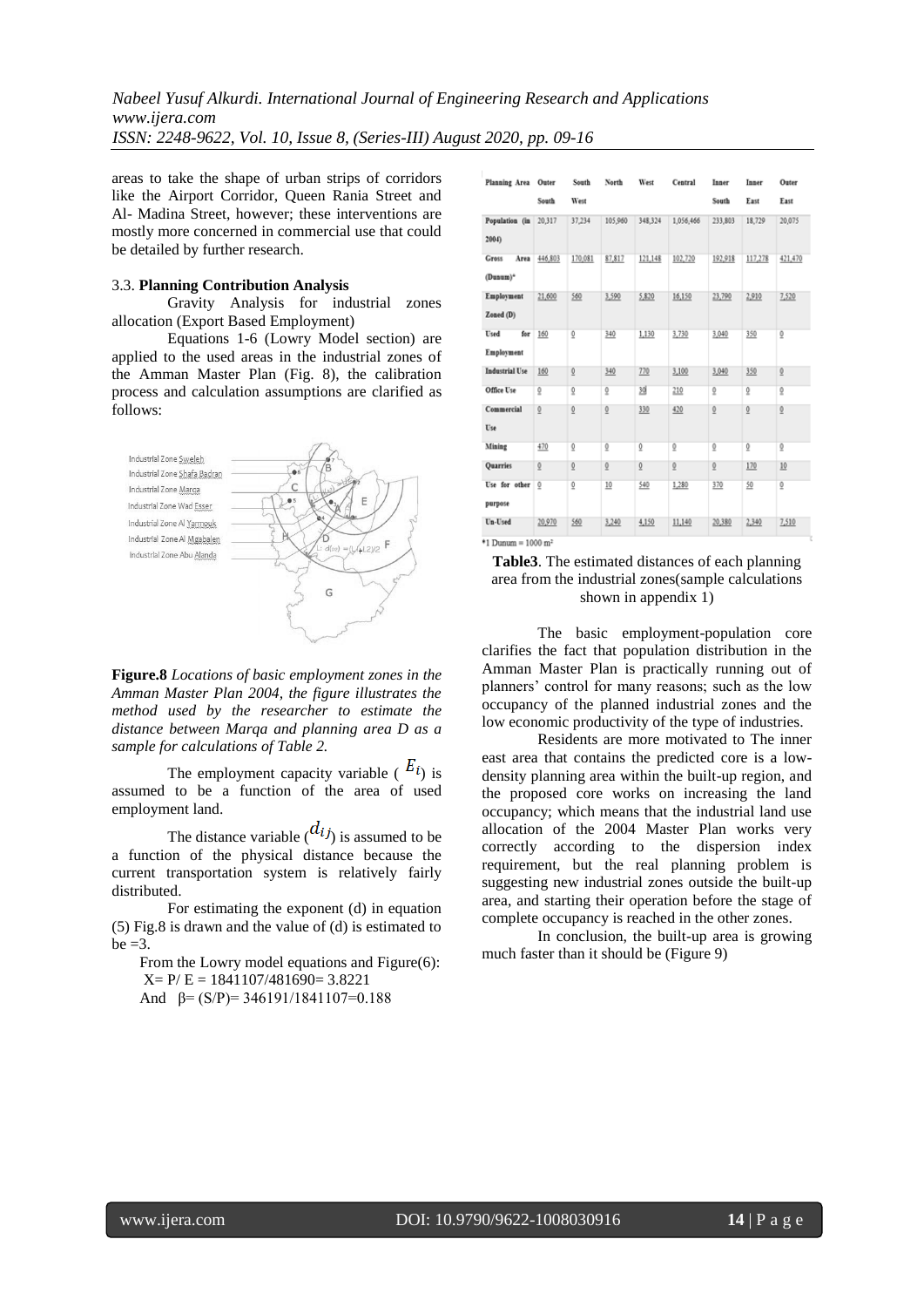

**Figure.9** Comparing the actual population core with the basic employment allocation based on the Lowry prediction model.

## 3.4. **Gravity Evaluation for new population service Employment interventions**

For the purpose of brevity, the gravity calculations are not repeated in each case to evaluate the effect of an intervention, but the sense of gravity is used to illustrate the expected effects on the Master Plan. The BRT, although not an employment project, but taken here to notify that such projects have a direct effect on the employment structure by increasing the gravitational properties of central areas, an effect that requires quantitative studies (Fig. 10).



**Figure 10** Graphical illustrations for the gravitational effect of different recent employment interventions in Amman [picture are taken from GMA [16].

## **IV CONCLUSIONS**

The rapid increase in the employment demand and patterns of behavior of Amman"s growing population made planners overestimate this

demand by suggesting the establishment of new employment zones outside the built-up area, and at the same time underestimate the efficiency requirement for the previously planned industrial zones. According to the result of the dispersion index calculation, there is an urgent need for rearranging priorities of Amman planners by giving more attention to the rate of occupancy and configurational quality of the already existing basic employment zones.

Comparing the average trip lengthen Amman with the calculated dispersion index indicates a mono-centric socio-economic issue revealed by the first scenario drawn in the methodology, while the way that basic employment zones are allocated reveals an existing planning effort, to release some of the central load by defining a competing center in the inner east area, in order to start the shift towards the second poly-centric scenario. However, these efforts were found to be unable to reallocate the economic activity in the city, because they are based on the traditional assumption that basic employment is the core of urban business society. The invalidity of this assumption, in the case of Amman is clear through the evident difference of the Lowry model predictions from the actual statistical facts.

The inadequacy of institutional cooperation between governmental committees responsible for both spatial and economic planning results in impoverishment of the spatial planners' control tools in Amman, and this explains the fact that service employment allocation is of low dependency on the planned basic employment sector zones and more dependent on pure economists' visions for development.

In this study, a cooperative approach is suggested between the Greater Amman Municipality and the Ministry of Industry and Trade for restructuring the future business society in the city. Three practical steps draw the major characteristics of this approach: first, establishing a reliable database in GAM by illustrating the current typology, size and allocation of private and public sector economic activity on the Master Plan. Second, adjusting the business license obtaining criteria in the Ministry of Industry and Trade, by adding a new condition that requires the agreement of GAM on the type and size of the new business based on the surrounding site saturation degree of the same economic activity.

This work is an attempt to bridge the gap of uncertainty about the efficiency of the urban employment system in Amman, and rethink the whole governmental conception for dealing with unemployment and improving the sustainability measurements in the city Master Plan. This research